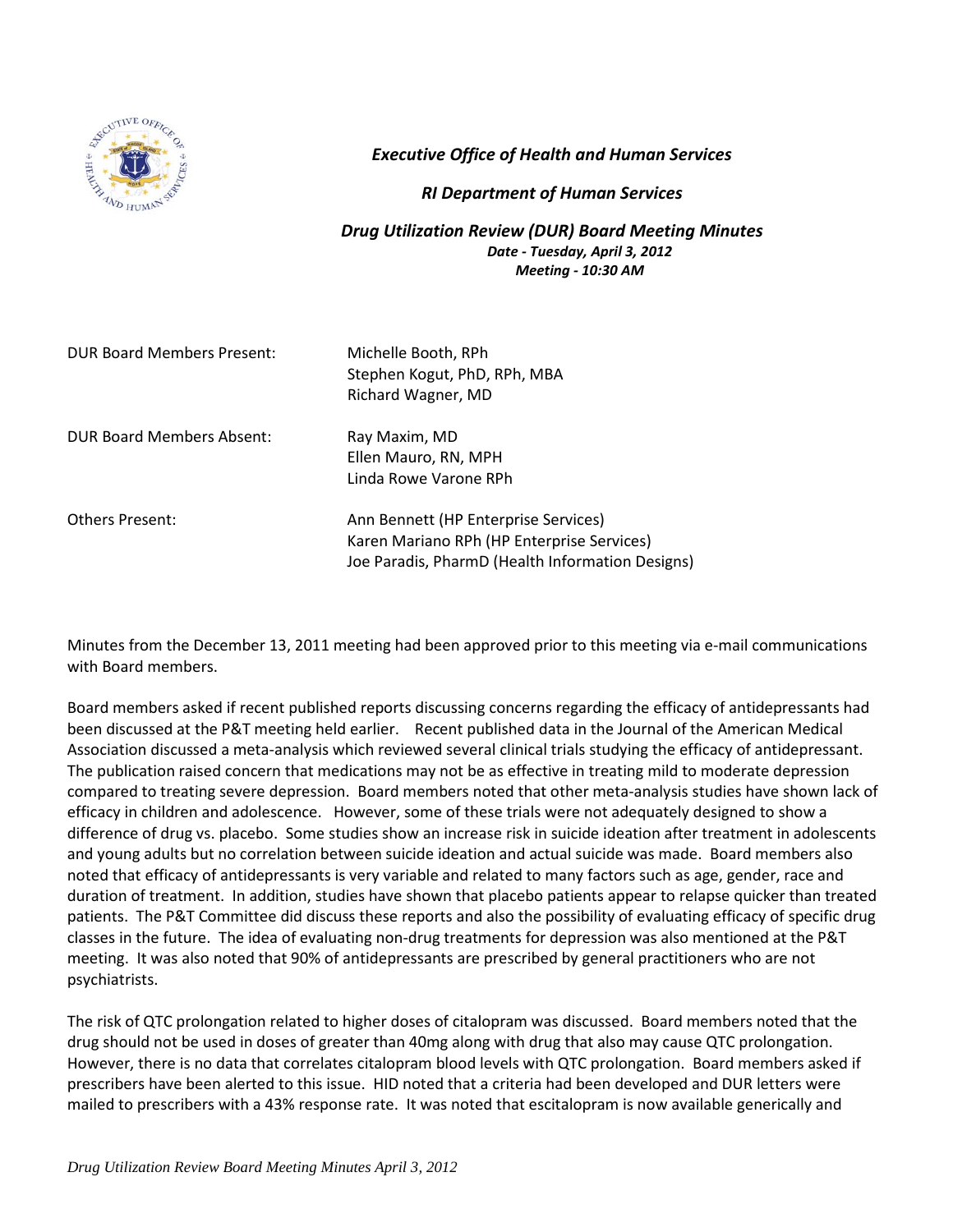perhaps the P&T Committee should consider making citalopram non-preferred for safety reasons. Medicare Part D plans are mandated to cover either citalopram or escitalopram by federal regulations.

The Lock-in program was reviewed. No patients are currently restricted to a single pharmacy due to abuse of controlled substances. The patients who are restricted to a single pharmacy are those who reside in group homes or facilities outside of the state of Rhode Island and one local pharmacy has been identified to process their prescriptions. The intention of the Lock-in program is to enlist the help of one pharmacy to assist patients with more comprehensive pain management by reviewing all of their medications. Normally the pharmacy most frequented by the patient would be selected as the restricted pharmacy. However, the pharmacy and pharmacists working at the store must agree to take on the role of coordinating prescription services for that patient.

Based on discussion from the last DUR Board meeting, HID identified patients taking Suboxone® or Subutex® and another opioid and those taking short acting opioids for greater than 90 days with no long acting agent. There was considerable discussion regarding the cost of Suboxone® and lack of a generic agent where as Subutex® is available as a generic. Subutex® only contains buprenorphine and Suboxone® also contains naloxone as a deterrent for patients to abuse the drug by dissolving tables and injecting them. Despite the higher cost of Suboxone®, Board members noted that the only time that Subutex® should be used as an ongoing treatment was for patients allergic to naloxone or in pregnant females.

HID noted that there were only three (3) patients taking Suboxone<sup>®</sup> along with another opioid being started after Suboxone® therapy had been initiated. Board members requested that HID send a DUR intervention letter to the Suboxone® prescriber for these three (3) patients. If no response is noted and patients continue on opioid therapy along with Suboxone® a second letter should be sent from the Medicaid Medical Director. If possible, the second letter should inform the Suboxone® prescriber of the name of the opioid prescriber. Prescribers of patients found to be taking short acting opioids for greater than 90 days should also be sent a DUR intervention letter. If no change in prescribing is noted, a second letter should be sent indicating that the patient will be restricted to a single pharmacy. The Board requested that these patients be reviewed again at the next meeting.

There was further discussion regarding Subutex® and other buprenorphine products. A transdermal dosage form of buprenorphine is available as the trade name Butrans®. The Board recommended that both of these products require prior authorization. After patients have had their first induction doses with Subutex®, the Board recommended that it should be limited to use in pregnant woman. Automated prior authorization criteria could include the concurrent use of a prenatal vitamin in woman aged 45 and younger. The Board recommended that Butrans® be limited to use patients who have failed two (2) preferred generic long acting generic opioids. This could be accomplished by a review of the patient's claims history in the past 60 days.

The utilization of Suboxone® was further discussed. Board members noted that originally the drug was intended to be used on a short term basis. However, most patients are receiving the drug chronically. Board members suggested that the manufacturer of Suboxone® be contacted in an effort to obtain any national long term safety data for the drug. The Board also recommended that a prospective high dose edit for Suboxone® be considered to limit the dose 24mg daily. The Board asked HID to evaluate the use of Suboxone® by daily dose and determine if patients were receiving daily doses greater than 24mg. After a further evaluation of the utilization of Suboxone® is evaluated, the possibility of placing prior authorization restrictions on the concurrent use of Suboxone® with another opioid may be considered. At the next meeting, and subsequent meetings, a summary of each of the criteria used to screen for patients for potential overuse of controlled substances will be reviewed and summary of the types of prescriber responses to DUR intervention letters will be reviewed.